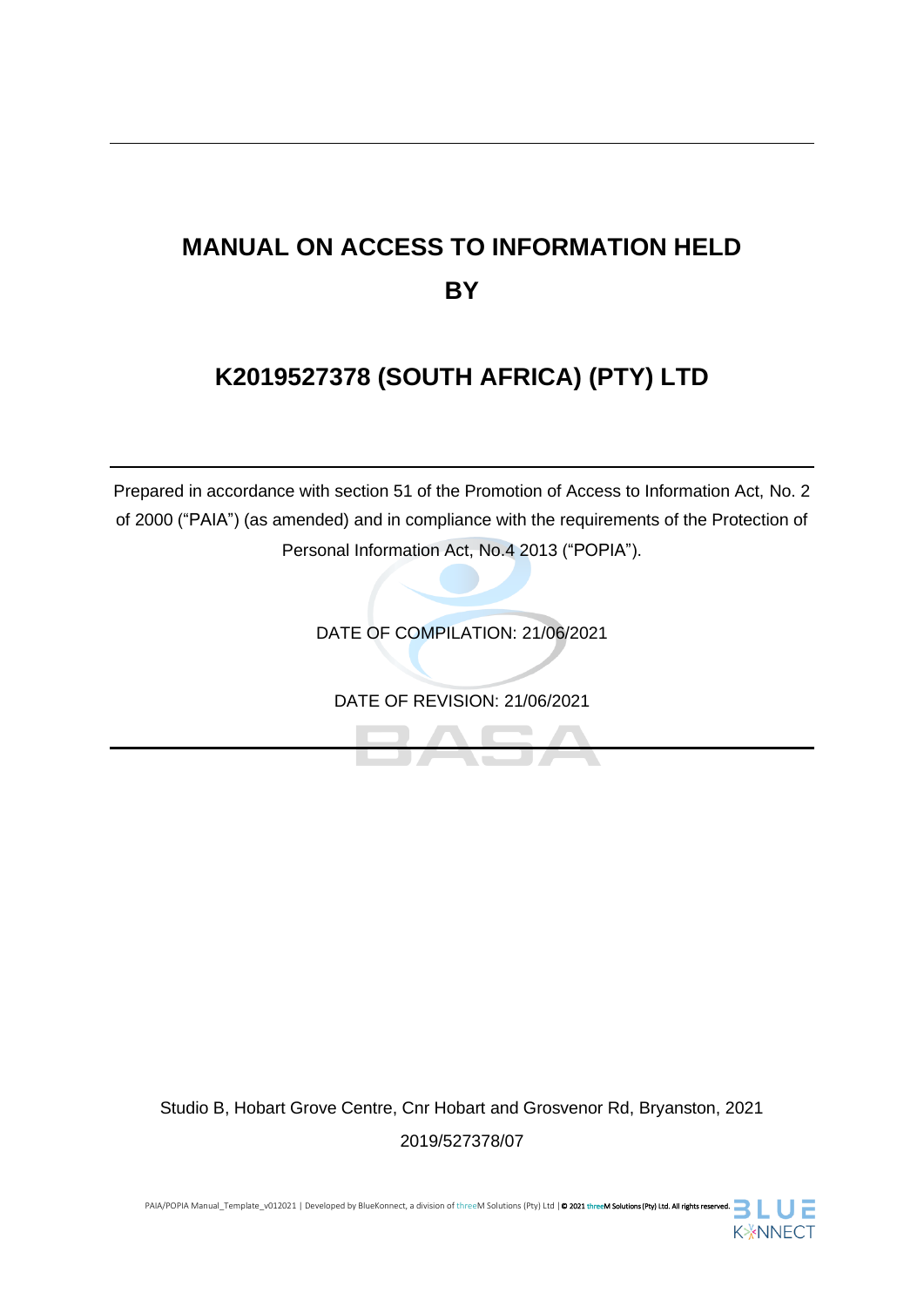#### **1. INTRODUCTION**

- 1.1. The Promotion of Access to Information Act, No. 2 of 2000 (the "Act"), as amended, gives effect to section 32 of the Constitution of the Republic of South Africa 108 of 1996 (the "Constitution") which gives the right to access to any information held by the state and/or another person, that is required for the exercise or protection of any right.
- 1.2. Where a request is made in terms of the Act, the body to whom the request is made must consider whether to release the information, giving due consideration to applicable legislative and/or regulatory requirements, except where the Act expressly states that the records containing such information may not be released.
- 1.3. This manual, which is compiled in accordance with section 51 of the Act and complies with the requirements of the Protection of Personal Information Act, No. 4 of 2013 ("POPIA"), is intended to inform a requestor of information, about the procedure for requesting information from the holder. This manual further incorporates the requirements of the POPIA and sets out the framework for our company's compliance with the same.
- 1.4. Where reference is made to the "processing" of personal information, this will include any activity in which information is worked with, from the time that it is collected, up to the time that it is destroyed, regardless of whether it is worked with manually, or by automated systems.

### **2. K2019527378 (SOUTH AFRICA) AND CONTACT DETAILS**

- 2.1. K2019527378 (South Africa) (Pty) Ltd, trading as ("Pinnacle Health and Wellness"), is a registered company with a company registration number 2019/527378/07. Our range of services includes the following: Biokinetics, Personal Training, Pilates, Sports Massage and Wattbike Training.
- 2.2. Our contact details are as follows:

Studio B, Hobart Grove Centre, Cnr Hobart and Grosvenor Rd, Bryanston, 2021. 011 463 9699 info@pinnaclehealth.co.za www.pinnaclehealth.co.za

**K**\*NNECT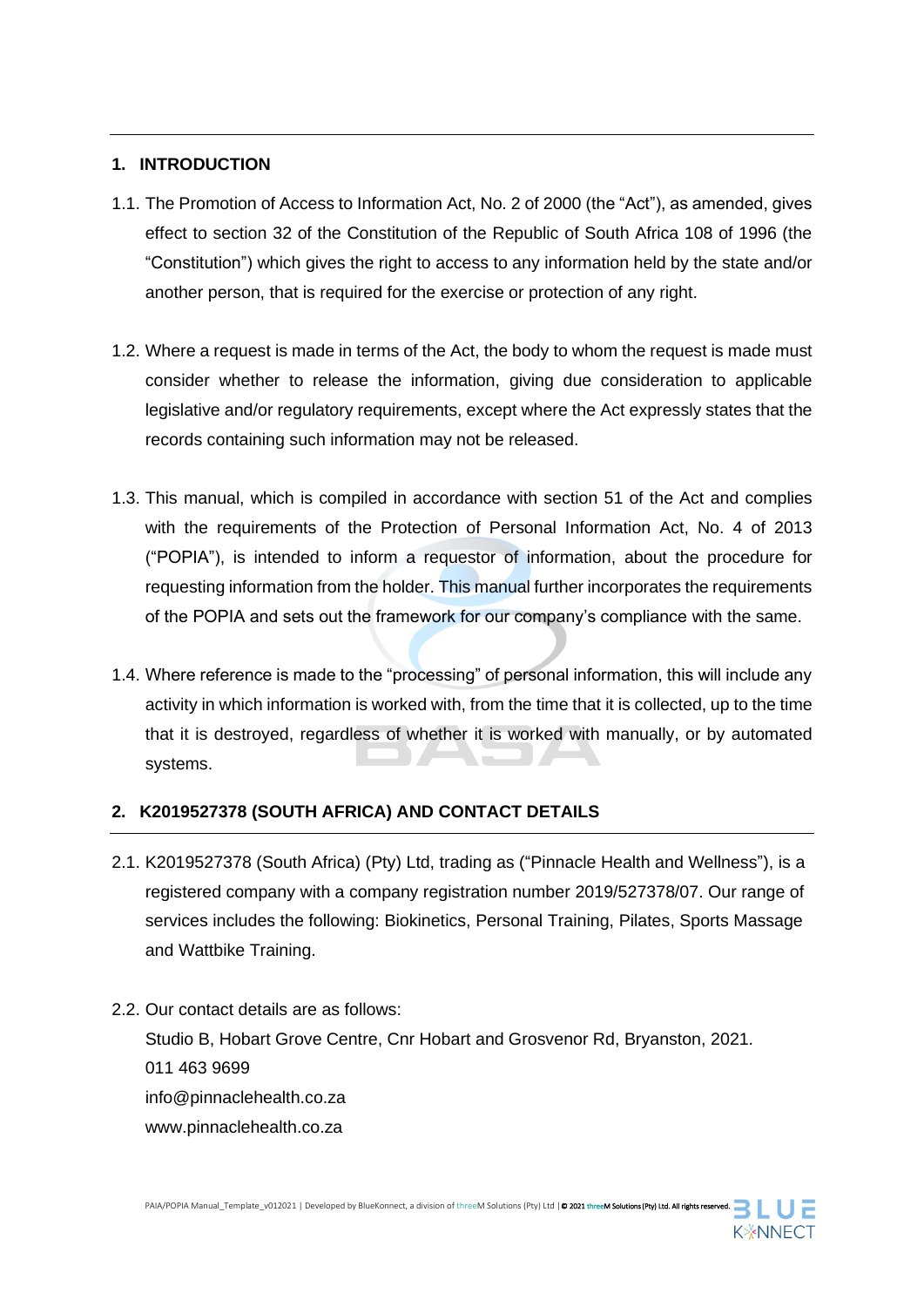#### **3. INFORMATION OFFICER**

3.1. The Head of the COMPANY, Mr Clint Dalglish, is the appointed Information Officer of Pinnacle Health and Wellness. His contact details are listed hereunder:

| Director:                | <b>Clint Dalglish</b>                                 |
|--------------------------|-------------------------------------------------------|
| <b>Physical Address:</b> | 44E Olivewood Estate, 50 Christo Ave, Olivedale, 2188 |
| Postal Address:          | 44E Olivewood Estate, 50 Christo Ave, Olivedale, 2188 |
| Telephone:               | 0834680626                                            |
| Email:                   | clint@pinnaclehealth.co.za                            |

3.2. The Head of the COMPANY, Mrs Kirstin Piveteau, is the appointed Deputy Information Officer of Pinnacle Health and Wellness. Her contact details are listed hereunder:

| Director:  | Kirstin Piveteau             |
|------------|------------------------------|
| Telephone: | 0824795311                   |
| Email:     | kirstin@pinnaclehealth.co.za |

- 3.3. The Information Officer shall oversee the functions and responsibilities as required in terms of the Act and section 55 of POPIA, after registration with the Information Regulator.
- 3.4. The Information Officer may delegate some of the functions and responsibilities delegated to him by the Act and POPIA, to the Deputy Information Officer.
- 3.5. All requests for information must be addressed to the Information Officer.

#### **4. GUIDE OF SA HUMAN RIGHTS COMMISSION (SECTION 51(1)(b))**

- 4.1. The Act grants a requester access to records of a private body, if the record is required for the exercise or protection of any rights. If a public body lodges a request, the public body must be acting in the public interest.
- 4.2. Requests in terms of the Act shall be made in accordance with the prescribed procedures, at the rates provided. The forms and tariffs are dealt with in paragraphs 6 and 7 of the Act.
- 4.3. Requesters are referred to the Guide in terms of Section 10 which has been compiled by the South African Human Rights Commission, which will contain information to exercise Constitutional Rights. The Guide is available from the SAHRC.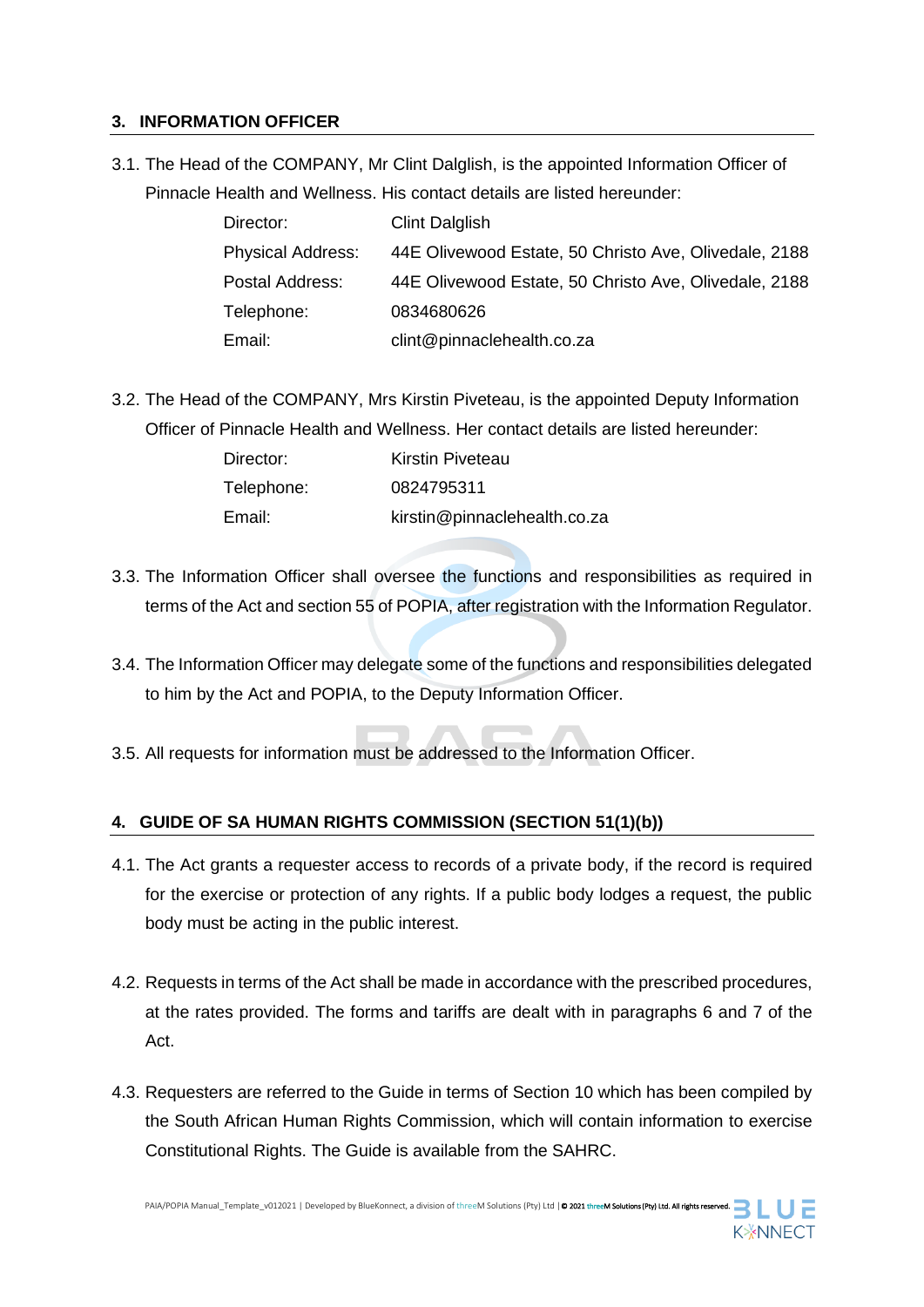4.4. Enquiries in this regards should be directed to:

| Postal Address:   | Private Bag 2700, Houghton, 2041 |
|-------------------|----------------------------------|
| Telephone Number: | +27-11-877 3600                  |
| Fax Number:       | +27-11-403 0625                  |
| Website:          | www.sahrc.org.za                 |
| Email:            | PAIA@sahrc.org.za                |

#### **5. THE LATEST NOTICE IN TERMS OF SECTION 52(2) (IF ANY)**

No notice has been published on the categories of records that are automatically available without a person having to request access in terms of Section 52(2) of PAIA.

#### **6. RECORDS AVAILABLE ON REQUEST**

6.1. Pinnacle Health and Wellness holds the following records which may be available only on request in terms of section 51(1)(e):

| <b>Records</b>           | <b>Subject</b>                                              |  |  |
|--------------------------|-------------------------------------------------------------|--|--|
| <b>COMPANY</b>           | Documents of Incorporation;                                 |  |  |
| Registration             | Memorandum of Incorporation;                                |  |  |
| Records                  | Details of COMPANY owner(s)/ partners/Directors;            |  |  |
|                          | Minutes of meetings of the Board of Directors;              |  |  |
|                          | Minutes of meetings of Shareholders;                        |  |  |
|                          | Register of directors' shareholdings;                       |  |  |
|                          | Share certificates;                                         |  |  |
|                          | Share Register and other statutory registers and/or records |  |  |
|                          | and/or documents;                                           |  |  |
|                          | Special resolutions/Resolutions passed at meetings;         |  |  |
|                          | Records relating to the appointment of:                     |  |  |
|                          | Auditors;                                                   |  |  |
|                          | Directors;                                                  |  |  |
|                          | Prescribed Officer.                                         |  |  |
|                          |                                                             |  |  |
| <b>Financial Records</b> | <b>Accounting Records;</b>                                  |  |  |
|                          | <b>Annual Financial Reports;</b>                            |  |  |
|                          | <b>Annual Financial Statements</b>                          |  |  |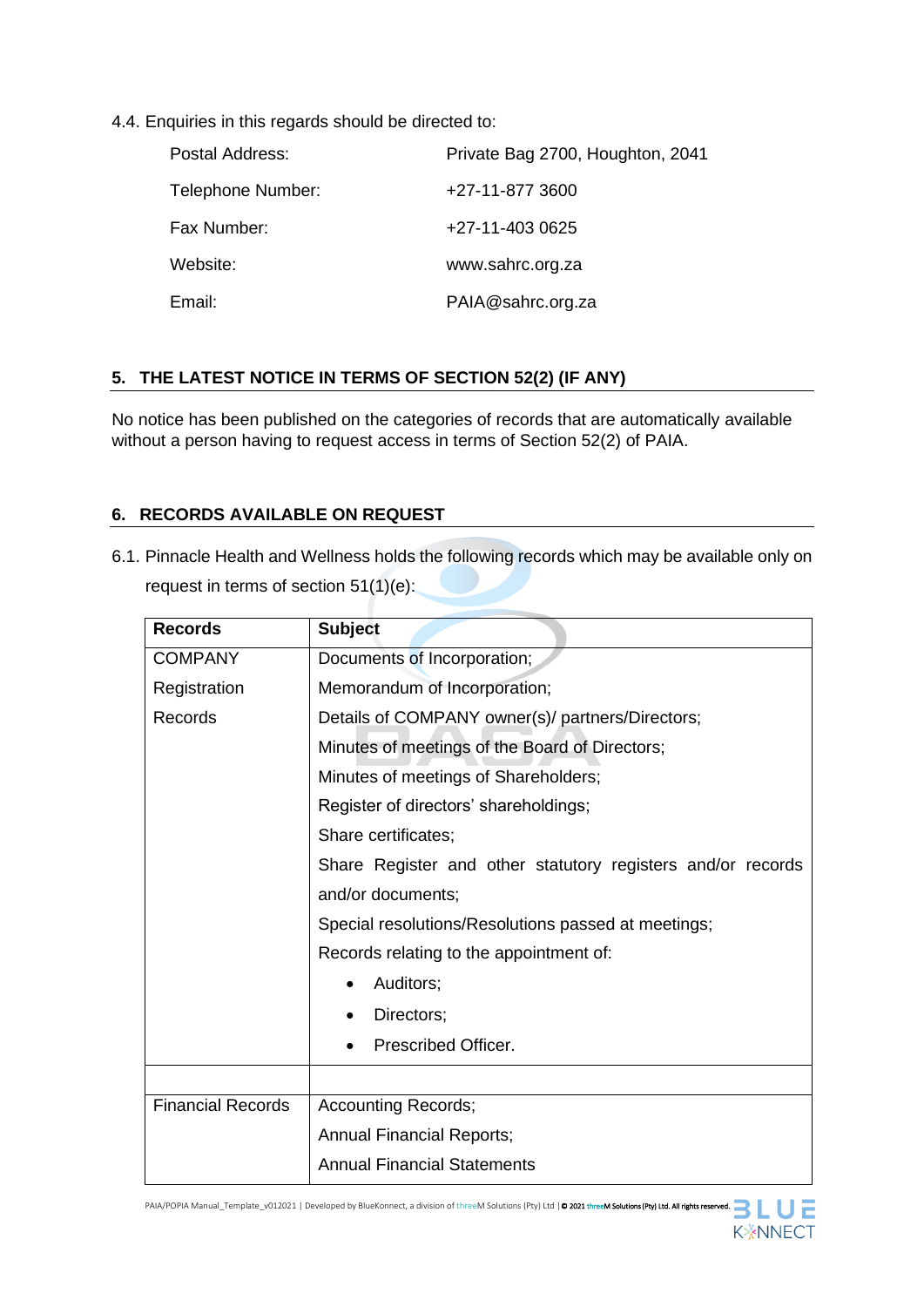|                  |     | <b>Asset Registers;</b>                                  |  |
|------------------|-----|----------------------------------------------------------|--|
|                  |     | <b>Bank Statements;</b>                                  |  |
|                  |     | Banking details and bank accounts;                       |  |
|                  |     | <b>Banking Records;</b>                                  |  |
|                  |     | Debtors / Creditors statements and invoices;             |  |
|                  |     | General ledgers and subsidiary ledgers;                  |  |
|                  |     | General reconciliation;                                  |  |
|                  |     | Invoices;                                                |  |
|                  |     | Paid Cheques;                                            |  |
|                  |     | Policies and procedures;                                 |  |
|                  |     | Rental Agreements; and                                   |  |
|                  |     | <b>Tax Returns</b>                                       |  |
| Income           | Tax | <b>PAYE Records;</b>                                     |  |
| Records          |     | Documents issued to employees for income tax purposes;   |  |
|                  |     | Records of payments made to SARS on behalf of employees; |  |
|                  |     | All other statutory compliances:                         |  |
|                  |     | <b>VAT</b>                                               |  |
|                  |     | <b>Regional Services Levies</b>                          |  |
|                  |     | <b>Skills Development Levies</b>                         |  |
|                  |     | UIF                                                      |  |
|                  |     | <b>Workmen's Compensation</b>                            |  |
| Personnel        |     | <b>Address Lists;</b>                                    |  |
| <b>Documents</b> | and | Disciplinary Code and Records;                           |  |
| Records          |     | Employee benefits arrangements rules and records;        |  |
|                  |     | <b>Employment Contracts;</b>                             |  |
|                  |     | <b>Employment Equity Plan</b>                            |  |
|                  |     | Forms and Applications;                                  |  |
|                  |     | <b>Grievance Procedures;</b>                             |  |
|                  |     | Leave Records;                                           |  |
|                  |     | <b>Medical Aid Records;</b>                              |  |
|                  |     | Payroll reports/ Wage register;                          |  |
|                  |     | Pension Fund Records;                                    |  |
|                  |     | Safety, Health, and Environmental records;               |  |
|                  |     | Salary Records;                                          |  |
|                  |     | <b>SETA</b> records                                      |  |
|                  |     | Standard letters and notices                             |  |

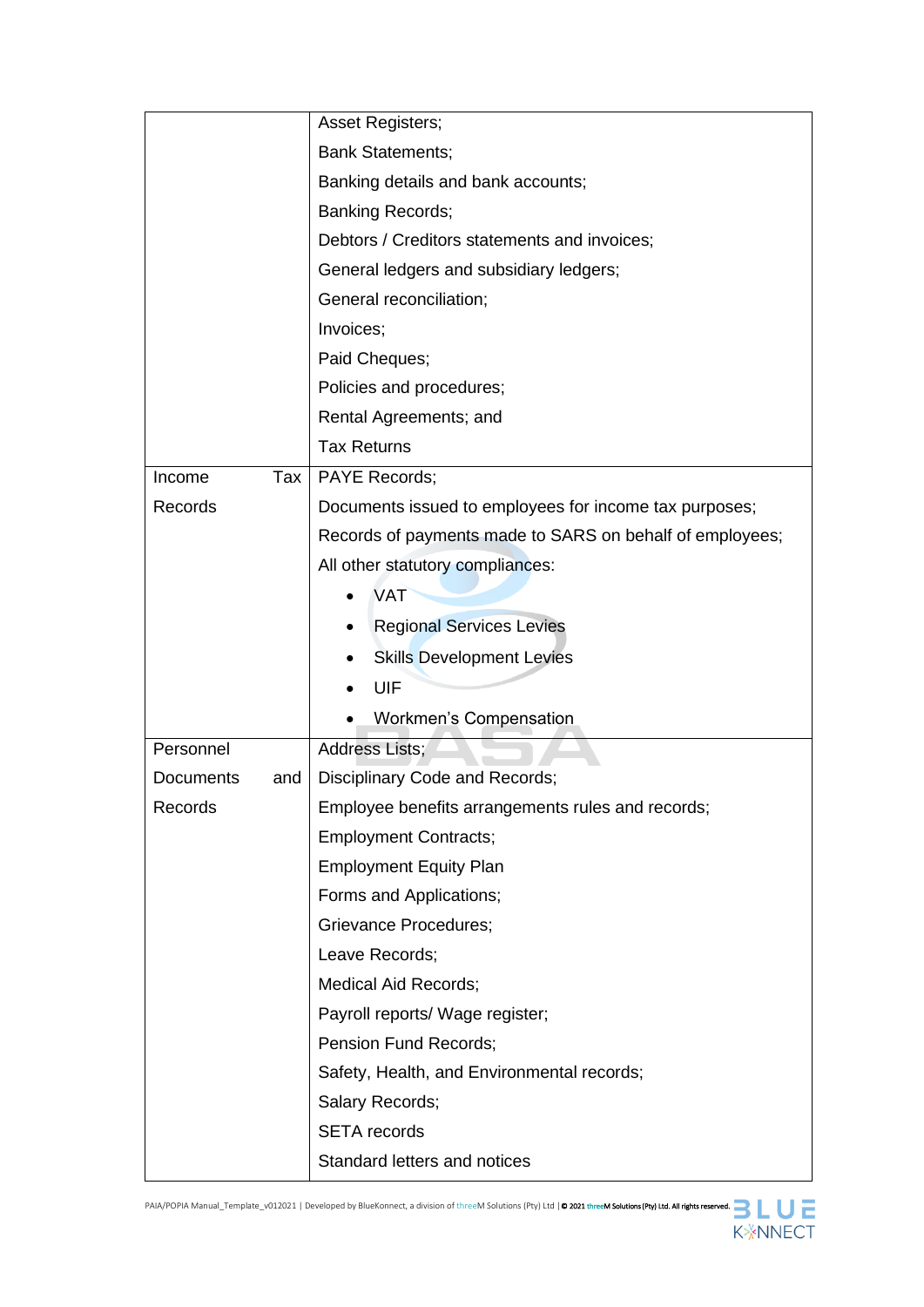|                   | <b>Training Manuals;</b>                                      |  |  |
|-------------------|---------------------------------------------------------------|--|--|
|                   | Training Records;                                             |  |  |
|                   | Workplace agreements and records.                             |  |  |
| Procurement       | Standard Terms and Conditions for the supply of services and  |  |  |
| Records           | products;                                                     |  |  |
|                   | Contractor, client, and supplier agreements;                  |  |  |
|                   | Lists of suppliers, products, services, and distribution; and |  |  |
|                   | Policies and Procedures.                                      |  |  |
| <b>IT Records</b> | Computer / mobile device usage policy documentation;          |  |  |
|                   | Disaster recovery plans;                                      |  |  |
|                   | Hardware asset registers;                                     |  |  |
|                   | Information security policies/standards/procedures;           |  |  |
|                   | Information technology systems and user manuals               |  |  |
|                   | Information usage policy documentation;                       |  |  |
|                   | Project implementation plans;                                 |  |  |
|                   | Software licensing; and                                       |  |  |
|                   | System documentation and manuals.                             |  |  |
|                   |                                                               |  |  |

- 6.2. For the purposes of the above clause 6.1., "Personnel" refers to any person who works for, or provides services to, or on behalf of Pinnacle Health and Wellness and receives or is entitled to receive remuneration and any other person who assist in carrying out or conducting the business of Pinnacle Health and Wellness. This includes, without limitation, directors (executive and non-executive), all permanent, temporary, and parttime staff, as well as contract workers.
- 6.3. Access to the records stipulated in clause 6.1 above may be subject to the grounds of refusal set out in this manual. Amongst others, records deemed confidential on the part of a third party, will require permission from the third party concerned, in addition to normal requirements, before the granting of access may be considered.
- 6.4. Pinnacle Health and Wellness also holds the following special personal information in terms of section 32 of the POPIA.

| Special       | List of Patients personal details                       |
|---------------|---------------------------------------------------------|
| Personal      | Patients Medical Aid information                        |
| l Information | Patient Health Records which include but not limited to |

PAIA/POPIA Manual\_Template\_v012021 | Developed by BlueKonnect, a division of threeM Solutions (Pty) Ltd | @ 2021 threeM Solutions (Pty) Ltd. All rights res **K**\*NNECT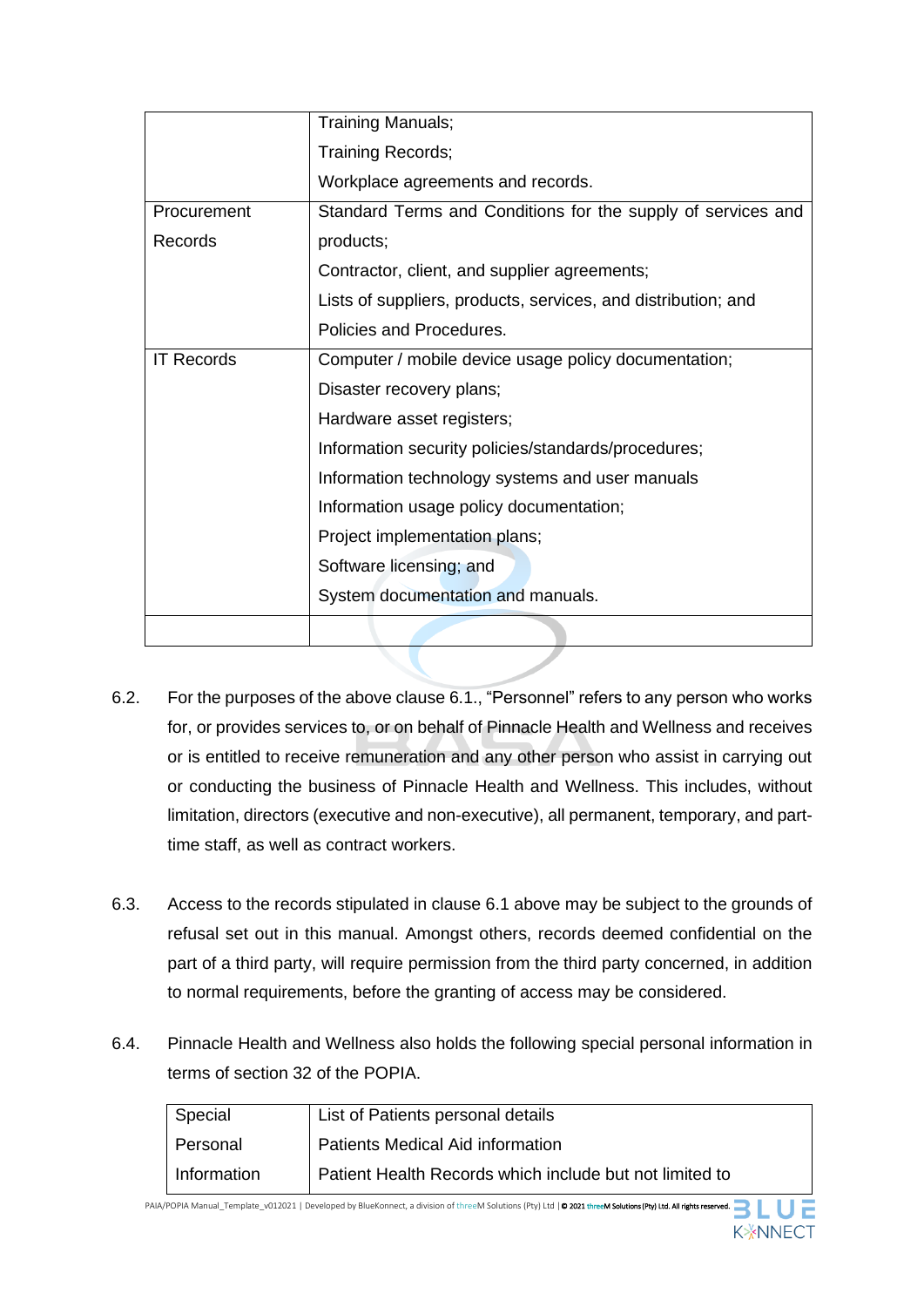| Hand-written contemporaneous notes;<br>$\bullet$                           |
|----------------------------------------------------------------------------|
| Notes taken by previous practitioners attending health                     |
| care or other health care practitioners about our patients                 |
| or individuals in our care;                                                |
| Referral letters to and from other health care practitioners;<br>$\bullet$ |
| Laboratory reports and other laboratory evidence such as                   |
| histology sections;                                                        |
| Cytology slides and printouts from automated analysers,<br>٠               |
| X-ray films, and reports, ECG races;                                       |
| Audio-visual records such as photographs, videos, and                      |
| tape-recordings;                                                           |
| Clinical research forms and clinical trial data;                           |
| Other forms completed during the health interaction such                   |
| as insurance forms; and                                                    |
| Disability assessments and documentation of injury on                      |
| duty.                                                                      |
|                                                                            |

6.5. Access to the records stipulated in clause 6.4 shall be subject to provisions set out in sections 26,27 and 28 of the POPIA.

## **7. RECORDS AVAILABLE WITHOUT A REQUEST**

- 7.1. The following records are available on payment of the prescribed fees for copies without completing the prescribed form in terms of the Act.
	- a. Record of a public nature
	- b. Records disclosed on the Pinnacle Health and Wellness website
	- c. Non-confidential reports
	- d. Statutory records such as those maintained at the CIPC
	- e. Other Non-confidential records such as newsletters, brochures, and similar.
- 7.2. Requests for such records must be directed to the Information Officer.
- 7.3. An appointment to view such records will have to be made with the Information Officer.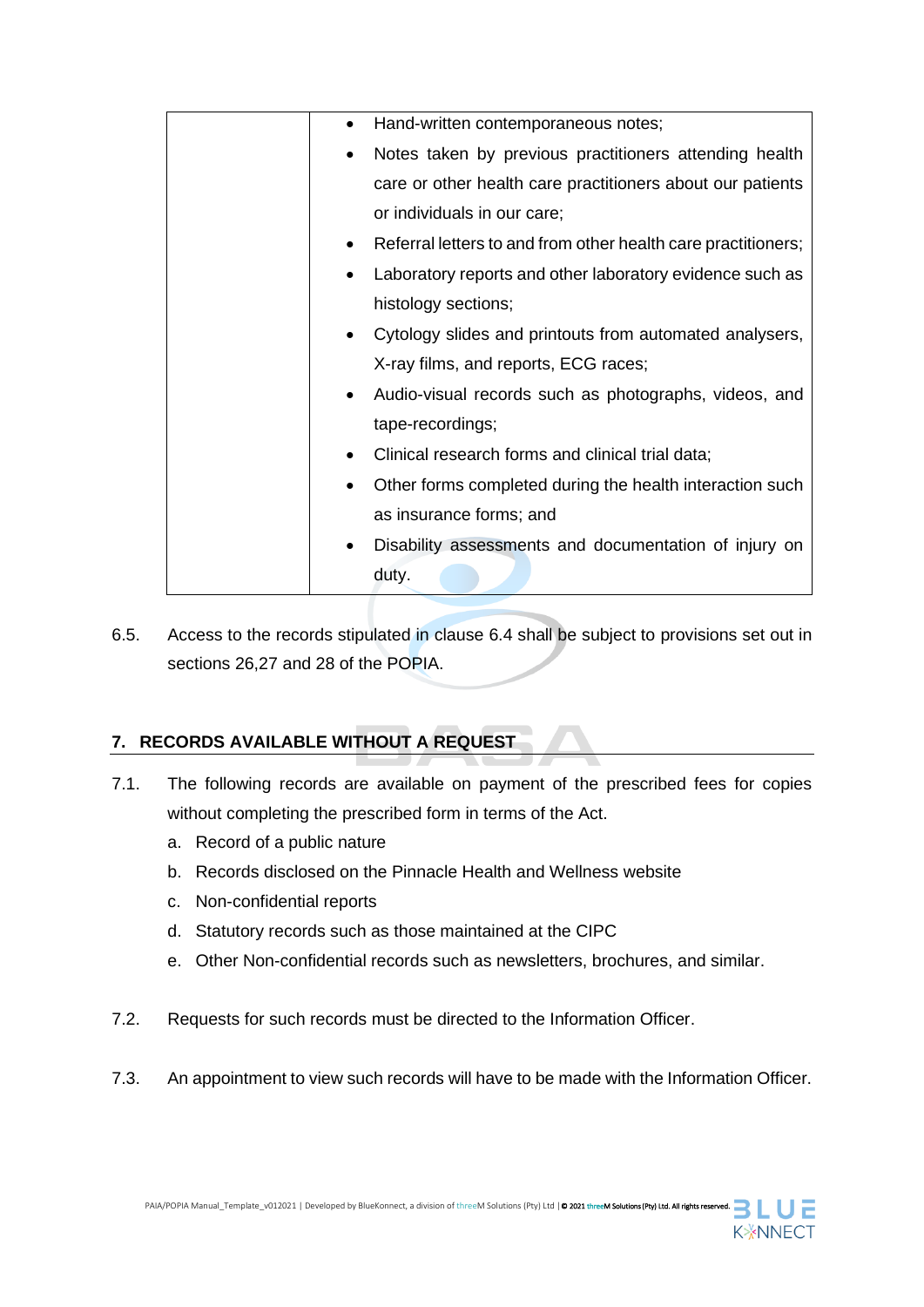#### **8. RECORDS AVAILABLE IN ACCORDANCE WITH ANY OTHER LEGISLATION**

- 8.1. Pinnacle Health and Wellness retains records and documents in terms of other legislation listed below.
- 8.2. Unless disclosure is prohibited in terms of legislation, regulations, contractual agreement, or otherwise, records that are required to be made available in terms of these acts shall be made available for inspection by interested parties in terms of the requirements and conditions of the Act; the below-mentioned legislation and applicable internal policies and procedures, should such interested parties be entitled to such information.
- 8.3. A request to access must be done in accordance with the prescriptions of the Act.
	- a. Basic Conditions of Employment Act, No 75 of 1997;
	- b. Broad-Based Black Economic Empowerment Act, No 75 of 1997;
	- c. Companies Act, No 71 of 2008;
	- d. Compensation for Occupational Injuries & Diseases Act, 130 of 1993;
	- e. Competition Act, No.71 of 2008;
	- f. Constitution of the Republic of South Africa 2008;
	- g. Copyright Act, No 98 of 1978;
	- h. Electronic Communications Act, No 36 of 2005;
	- i. Electronic Communications and Transactions Act, No 25 of 2002;
	- j. Employment Equity Act, No 55 of 1998;
	- k. Financial Intelligence Centre Act, No 38 of 2001;
	- l. Health Professions Act, No 56 of 1974;
	- m. Identification Act, No. 68 of 1997;
	- n. Income Tax Act, No 58 of 1962;
	- o. Intellectual Property Laws Amendment Act, No 38 of 1997;
	- p. Labour Relations Act, No 66 of 1995;
	- q. Medical Schemes Act, No 131 of 1998;
	- r. National Health Act, No 61 of 2003;
	- s. Occupational Health & Safety Act, No 85 of 1993;
	- t. Pension Funds Act, No 24 of 1956;
	- u. Prescription Act, No 68 of 1969;
	- v. Prevention of Organised Crime Act, No 121 of 1998;
	- w. Promotion of Access to Information Act, No 2 of 2000;
	- x. Protection of Personal Information Act, No. 4 of 2013;

PAIA/POPIA Manual Template\_v012021 | Developed by BlueKonnect, a division of threeM Solutions (Pty) Ltd | © 2021 threeM Solutions (Pty) Ltd. All rights res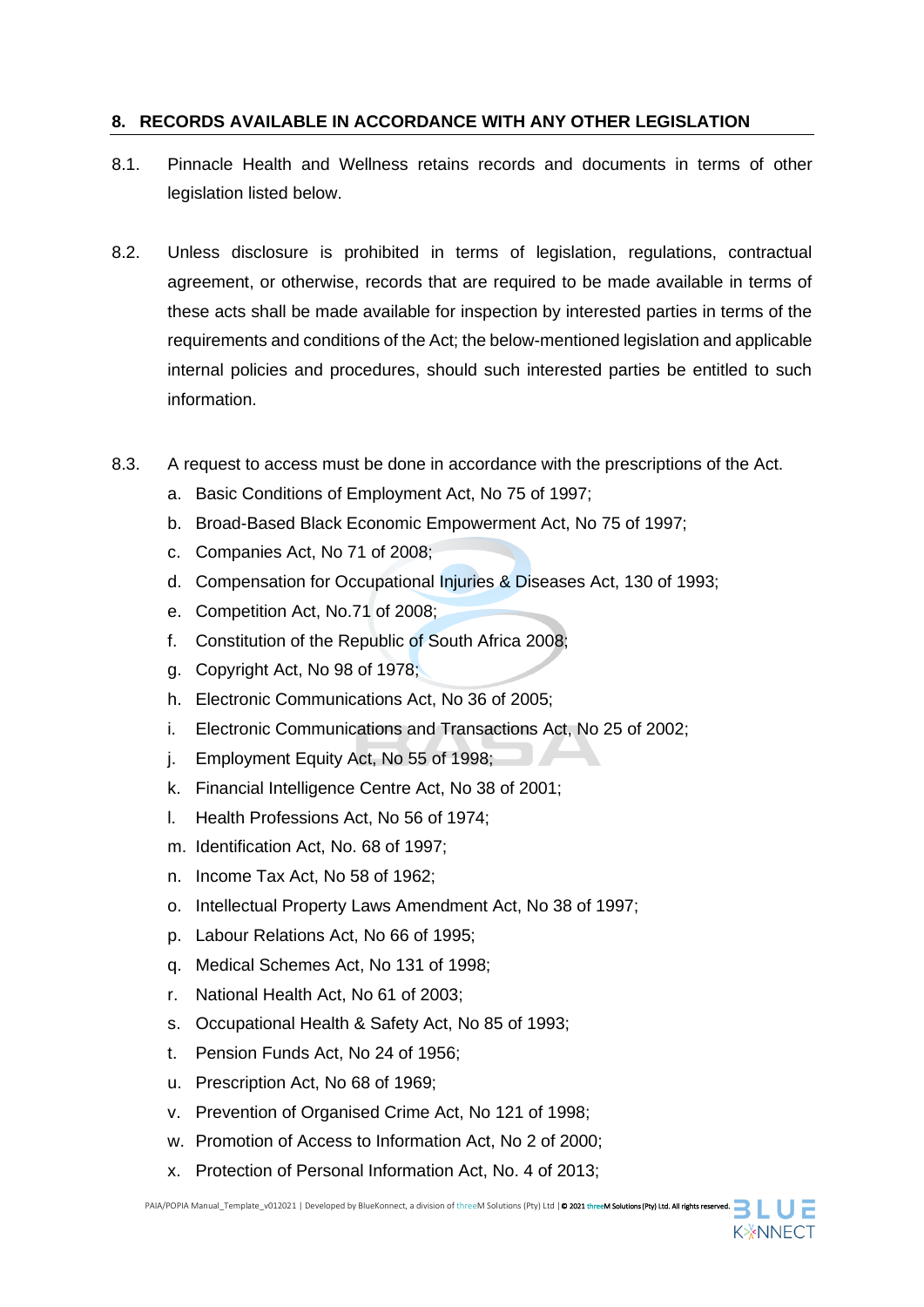- y. Regulation of Interception of Communications and Provision of Communication-Related Information Act 70 of 2002
- z. Unemployment Insurance Act, No 30 of 1996
- aa. Value Added Tax Act, No 89 of 1991

*Whilst every care was taken to provide a comprehensive list of applicable legislation, this list may be incomplete. To this end, this list shall be updated accordingly as and when Pinnacle Health and Wellness receives new information to this effect. If a Requester believes that a right of access to a record exists in terms of other legislation not listed above, the Requester is required to indicate what legislative right the request is based on, to allow the Information Officer the opportunity to consider the request in light thereof.*

8.4. The accessibility of documents and records requested as a result of other legislation, may be subject to the grounds of refusal, set out in this Manual.

#### **9. REQUEST FOR ACCESS TO INFORMATION**

- 9.1. The requester must comply with all the procedural requirements contained herein relating to the request for access to information access to information.
- 9.2. The requester must complete the prescribed form available on the website of the SAHRC at www.sahrc.org.za (J752 /Form C) and submit same, with payment and/or proof of payment as well as payment of the requested fee and/or a deposit (if applicable) to the Information Officer.
- 9.3. The prescribed form must be filled in with sufficient information to enable the Information Officer to identify:
	- a. the information or records requested;
	- b. the identity of the requester;
	- c. the form of access required;
	- d. the postal address or fax number of the requester in the Republic; or
	- e. if the requester wishes to be informed of the decision in a different manner (in addition to written), the manner and particulars thereof; and
	- f. the right which the requester is seeking to exercise or protect with an explanation of the reason the record is required to exercise or protect the right.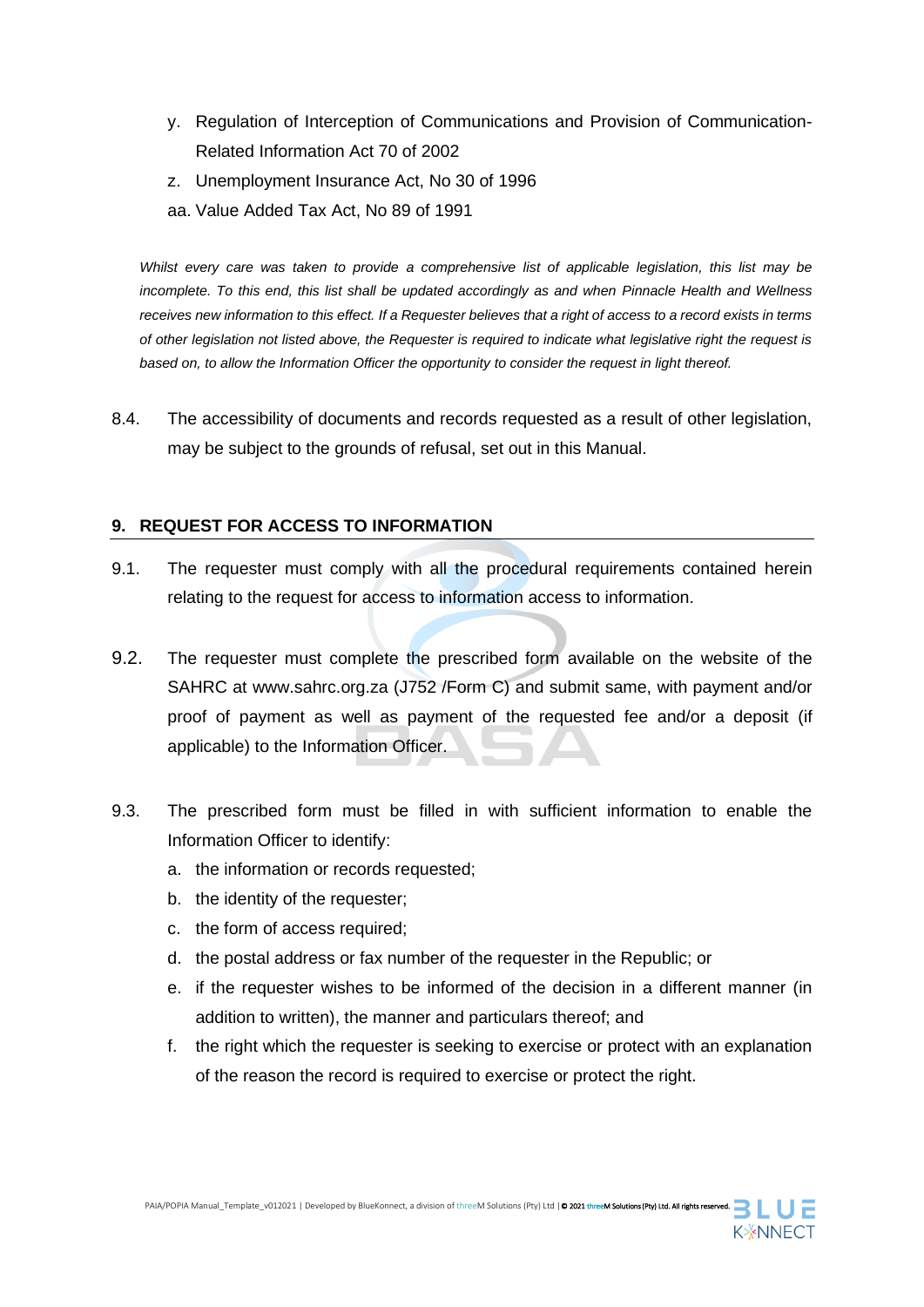- 9.4. Pinnacle Health and Wellness will process the request within 30 (thirty) days, unless the requester has stated special reasons to the satisfaction of the Information Officer, that circumstances dictate urgency.
- 9.5. The requester shall be advised whether access is granted or denied in writing.
- 9.6. In addition, the Information Officer will include the reason for the decision.
- 9.7. Should a request be made on behalf of another person, then the requester must submit proof of the capacity in they are acting to the satisfaction of the Information Officer (section 53(2)(f)).
- 9.8. Should an individual be unable to complete the prescribed form, owing to illiteracy or disability, such a person may make the request orally.
- 9.9. The requester must pay the prescribed fee before the request can be processed.
- 9.10. All information listed in Par 9.3 should be provided, failing which, the process will be delayed until the required information is provided.
- 9.11. The prescribed time periods will not commence until the requester has furnished all the required information and paid the prescribed fee.
- 9.12. The Information Officer shall partition information, if possible, and only grant the requester, access to the requested portion.

#### **10. REFUSAL OF ACCESS TO RECORDS**

- 10.1. Pinnacle Health and Wellness is entitled to refuse a request for information in terms of the Act.
- 10.2. Access to information may be subject to the grounds of refusal.
- 10.3. Amongst others, records deemed confidential on the part of a third party, will require permission from the third party concerned, in addition to normal requirements, before the granting of access may be considered.
- 10.4. The main grounds for Pinnacle Health and Wellness to refuse a request for information are:

PAIA/POPIA Manual\_Template\_v012021 | Developed by BlueKonnect, a division of threeM Solutions (Pty) Ltd | © 2021 threeM Solutions (Pty) Ltd. All rights re

**K**\*NNECT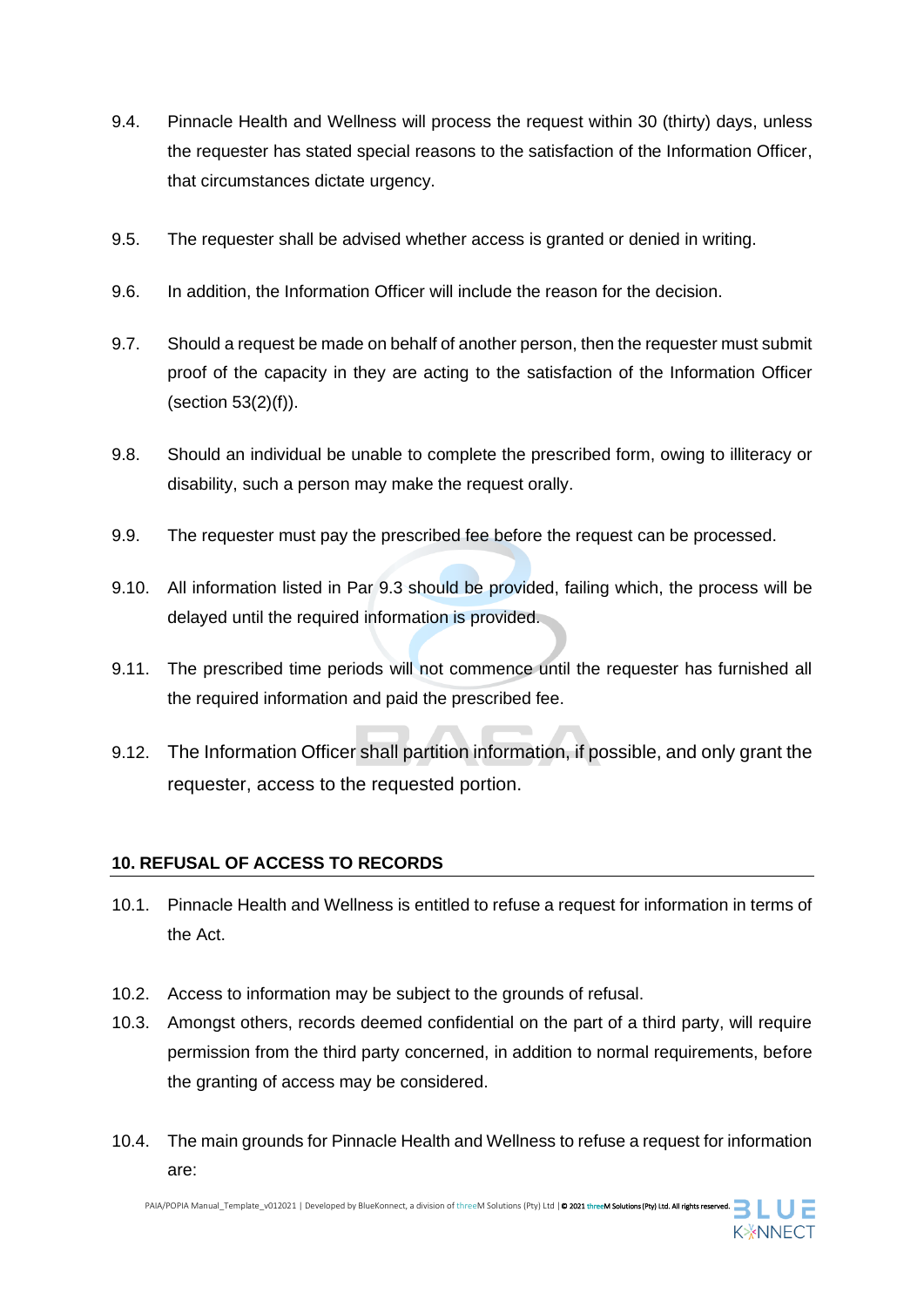- a. mandatory prohibition on the processing of special personal information, if the records are classified as special personal information in terms of section 26 of POPIA;
- b. mandatory protection of the privacy of a third party who is a natural person or a deceased person (section 63) or a juristic person, as included in POPIA, which would involve the unreasonable disclosure of personal information of that natural or juristic person;
- c. mandatory protection of personal information and for disclosure of any personal information to, in addition to any other legislative, regulatory, or contractual agreements, comply with the provisions of POPIA;
- d. mandatory protection of the commercial information of a third party (section 64) if the record contains:
	- i. trade secrets of the third party;
	- ii. financial, commercial, scientific, or technical information which disclosure could likely cause harm to the financial or commercial interests of that third party;
	- iii. information disclosed in confidence by a third party to Pinnacle Health and Wellness, if the disclosure could put that third party at a disadvantage in negotiations or commercial competition;
- e. mandatory protection of confidential information of third parties (section 65) if it is protected in terms of any agreement;
- f. mandatory protection of the safety of individuals and the protection of property (section 66);
- g. mandatory protection of records that would be regarded as privileged in legal proceedings (section 67).
- h. the commercial activities (section 68) of a private body, such as Pinnacle Health and Wellness, which may include:
	- i. trade secrets of Pinnacle Health and Wellness;
	- ii. financial, commercial, scientific, or technical information which disclosure could likely cause harm to the financial or commercial interests of Pinnacle Health and Wellness;
	- iii. the information which, if disclosed could put Pinnacle Health and Wellness at a disadvantage in negotiations or commercial competition;
	- iv. a computer program which is owned by Pinnacle Health and Wellness, and which is protected by copyright;
	- v. research information (section 69) of Pinnacle Health and Wellness or a third party, if its disclosure would disclose the identity of Pinnacle Health and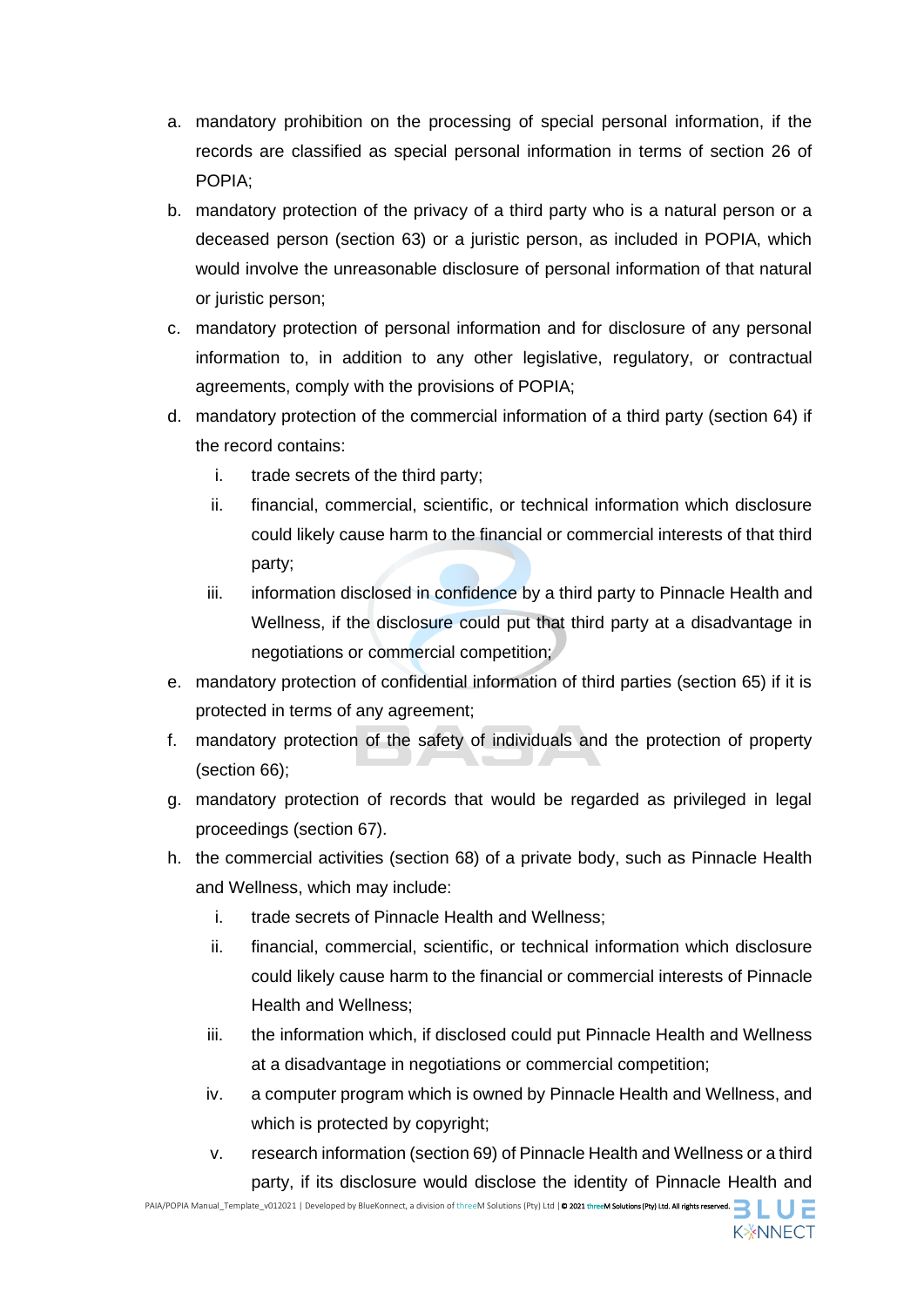Wellness, the researcher, or the subject matter of the research and would place the research at a serious disadvantage.

- 10.5. Requests for information that are frivolous or vexatious, or which involve an unreasonable diversion of resources shall be refused.
- 10.6. All requests for information will be assessed on their own merits and in accordance with the applicable legal principles and legislation.
- 10.7. If a requested record cannot be found or if the record does not exist, the Information Officer shall, by way of an affidavit or affirmation, notify the requester that it is not possible to give access to the requested record.
- 10.8. Such notice will be regarded as a decision to refuse a request for access to the record concerned for the purpose of the Act.
- 10.9. If the record should later be found, the requester shall be given access to the record in the manner stipulated by the requester in the prescribed form, unless the Information Officer refuses access to such record.

#### **11. PRESCRIBED FEES (SECTION 51 (1) (f))**

- 11.1. The Act provides for two types of fees, namely:
	- a. A request fee, which is a form of an administration fee to be paid by all requesters except personal requesters, before the request is considered and is not refundable; and
	- b. An access fee, which is paid by all requesters if a request for access is granted. This fee is inclusive of costs involved by the private body in obtaining and preparing a record for delivery to the requester.
- 11.2. When a request is received by the Information Officer, he/she shall by notice require the requester, other than a personal requester, to pay the prescribed request fee, before processing of the request.
- 11.3. If the search for the information has been made and the preparation of the record for disclosure, including an arrangement to make it available in the requested form,

PAIA/POPIA Manual\_Template\_v012021 | Developed by BlueKonnect, a division of threeM Solutions (Pty) Ltd | © 2021 threeM Solutions (Pty) Ltd. All rights reserved.  $\Box$ 

**K**\*NNECT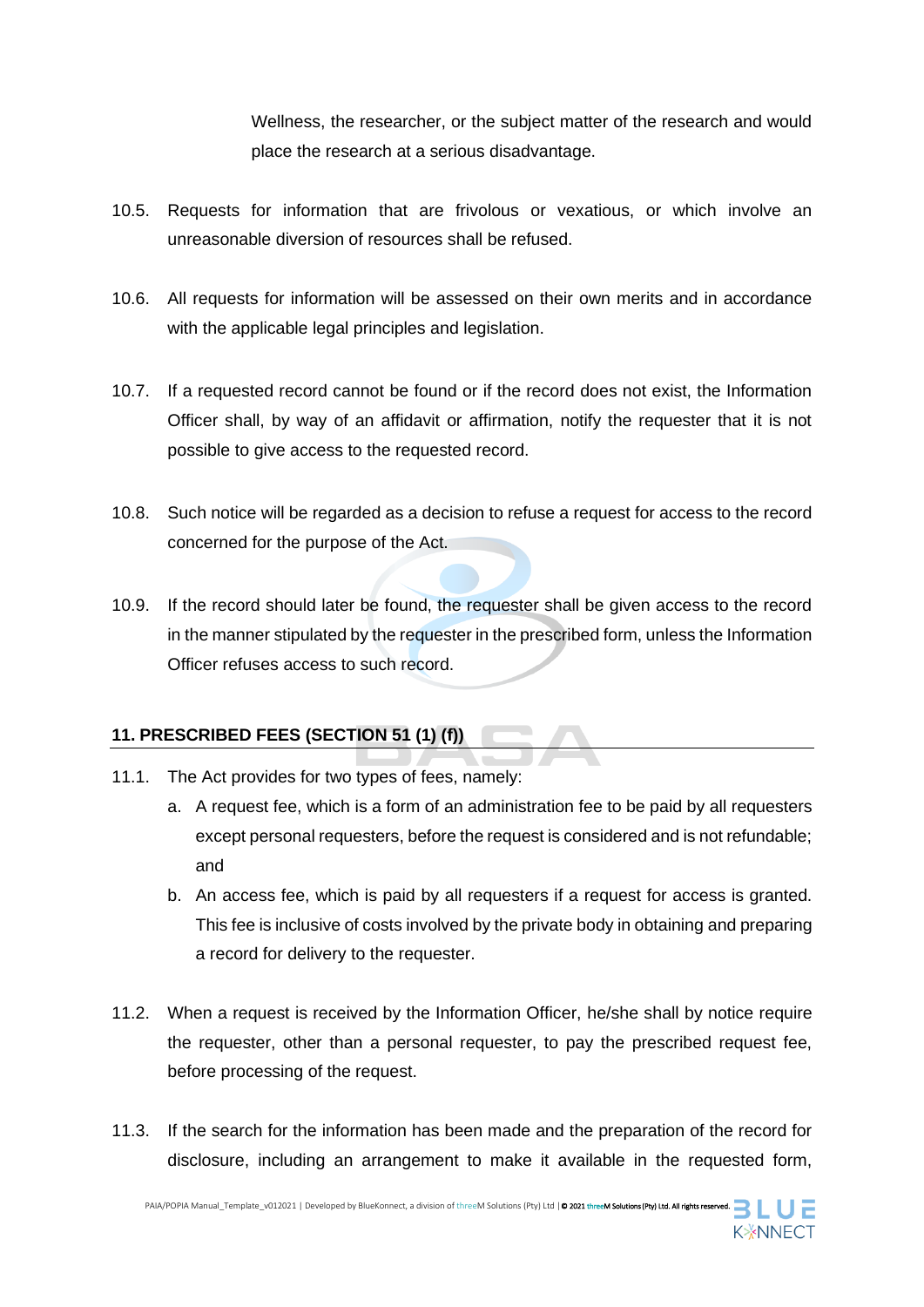requires more than the hours prescribed in the regulations for this purpose, the Information Officer shall notify the requester to pay as a deposit the prescribed portion of the access fee which would be payable if the request is granted.

- 11.4. If the preparation of the record requested requires more than the prescribed hours 6 (six), a deposit of a third of the payable access fee shall be paid.
- 11.5. The Information Officer shall withhold a record until the requester has paid the requested fees.
- 11.6. A requester whose request for access to information has been granted must pay an access fee that is calculated to include, where applicable, the request fee, the processing fee for reproduction, search, and preparation, and for any time reasonably required over the prescribed hours to search for and prepare the record for disclosure including making arrangements to make it available in the request form.
- 11.7. If a deposit has been paid in respect of a request for access, which is refused, then the Information Officer will repay the deposit to the requester.
- 11.8. Where Pinnacle Health and Wellness has voluntarily provided the Minister with a list of categories of records that will automatically be made available to any person requesting access thereto, the only charge that may be levied for obtaining such records, will be a fee for the reproduction of the record in question.
- 11.9. Where a requester submits a request for access to information about a person other than the requester himself/herself, a request fee in the amount of R50,00 is payable up-front before the institution will further process the request received.
- 11.10. An access fee is payable where a request for access to information is granted, except in those instances where payment of an access fee is specially excluded in terms of the Act or exclusion is determined by the Minister in terms of section 54(8).
- 11.11. A requester may query the payment of the requested fee and/or deposit with the Information Officer. Should the requester find the decision unsatisfactory, he/she may lodge an application with a court.

PAIA/POPIA Manual\_Template\_v012021 | Developed by BlueKonnect, a division of threeM Solutions (Pty) Ltd | © 2021 threeM Solutions (Pty) Ltd. All rights reserved. **K**\*NNECT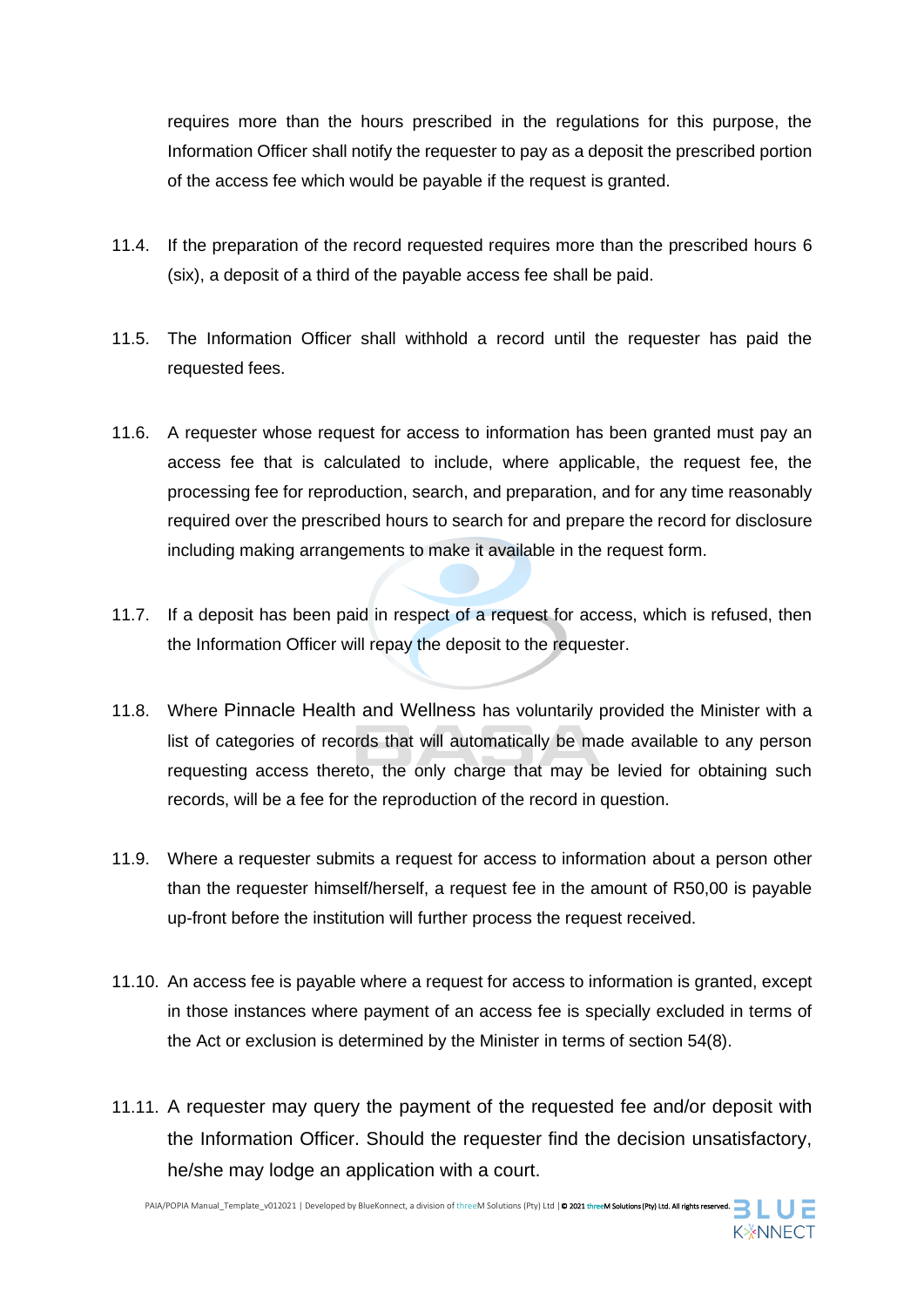#### 11.12. The Fee Schedule is as follows:

| <b>FEE TYPE</b>    | <b>DESCRIPTION</b>                       | FEE                        |
|--------------------|------------------------------------------|----------------------------|
| <b>Request Fee</b> |                                          |                            |
|                    | <b>Fees for Requesting Records</b>       | <b>R50</b>                 |
|                    | (Excluding exempt people in terms of     |                            |
|                    | the Act)                                 |                            |
| <b>Access Fee</b>  |                                          |                            |
|                    | Information in an A-4 size page          | R <sub>1.10</sub>          |
|                    | photocopy or part thereof                |                            |
|                    | A printed copy of an A4-size page or     | R <sub>0.75</sub>          |
|                    | part thereof                             |                            |
|                    | A copy in computer-readable format,      | R70.00                     |
|                    | for example: Compact disc                |                            |
|                    | A transcription of visual images, in an  | R40.00                     |
|                    | A4-size page or part thereof             |                            |
|                    | A copy of visual images                  | R60.00                     |
|                    | A transcription of an audio record for   | R20.00                     |
|                    | an A4-size page or part thereof          |                            |
|                    | A copy of an audio record                | R30.00                     |
|                    | Search and preparation of the record     | R30 per hour               |
|                    | for disclosure. Excluding the first hour |                            |
|                    | reasonable required for the search       |                            |
|                    | and preparation                          |                            |
|                    | Postage Fee                              | <b>Actual Fee Incurred</b> |

#### **12. DECISION**

- 12.1. Pinnacle Health and Wellness will, within 30 (thirty) days of receipt of the request, decide whether to grant or decline the request and give written notice with reasons to that effect.
- 12.2. The 30 (thirty) day period within which Pinnacle Health and Wellness must decide whether to grant or refuse the request, may be extended for a further period of not more than (30) thirty days if the request is for a large amount of information, or the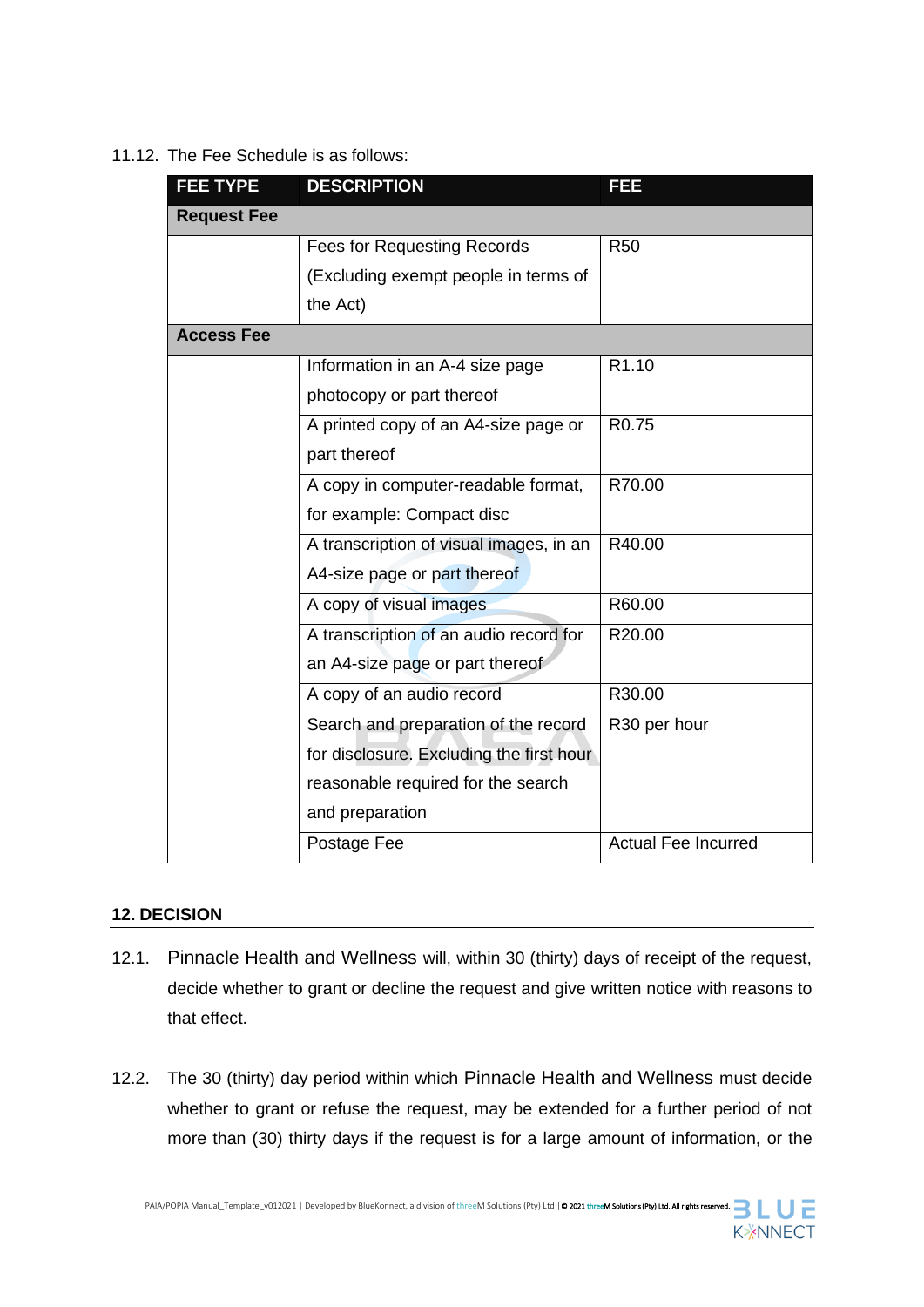request requires a search for information held at another location and the information cannot reasonably be obtained within the original 30 (thirty) day period.

12.3. Pinnacle Health and Wellness will notify the requester in writing should an extension be sought.

#### **13. REMEDIES FOR REFUSAL OF A REQUEST**

#### **13.1. Internal Remedies**

- a. Pinnacle Health and Wellness does not have internal appeal procedures as the decision made by the Information Officer is final.
- b. A requester will need to exercise external remedies should the request for information be refused, and they are not satisfied with the decision by the Information Officer.

#### **13.2. External Remedies**

- a. A requestor and/or third party that is dissatisfied with the Information Officer's refusal to disclose information, may within 30 (thirty) days of receipt of notification of the decision apply to the High Court with jurisdiction, for relief.
- 13.3. For purposes of the Act, the Courts that have jurisdiction over these applications are the Constitutional Court, the High Court, and a Magistrate's Court designated by the Minister of Justice and Constitutional Development.

#### **14. ACCESS TO RECORDS**

- 14.3. Records held by Pinnacle Health and Wellness may be accessed by request only once the prerequisite requirements for access have been met.
- 14.4. A requester is any person requesting access to information. There are two types of requesters:

#### **a. Personal Requester**

- i. A personal requester is a requester who is seeking access to information containing personal information about the requester.
- ii. Pinnacle Health and Wellness will voluntarily provide the requested information or give access to any record concerning the requester's personal information. The prescribed fee for the reproduction of the information requested will be charged (if applicable).

PAIA/POPIA Manual\_Template\_v012021 | Developed by BlueKonnect, a division of threeM Solutions (Pty) Ltd | © 2021 threeM Solutions (Pty) Ltd. All rights reserved. **K**\*NNECT